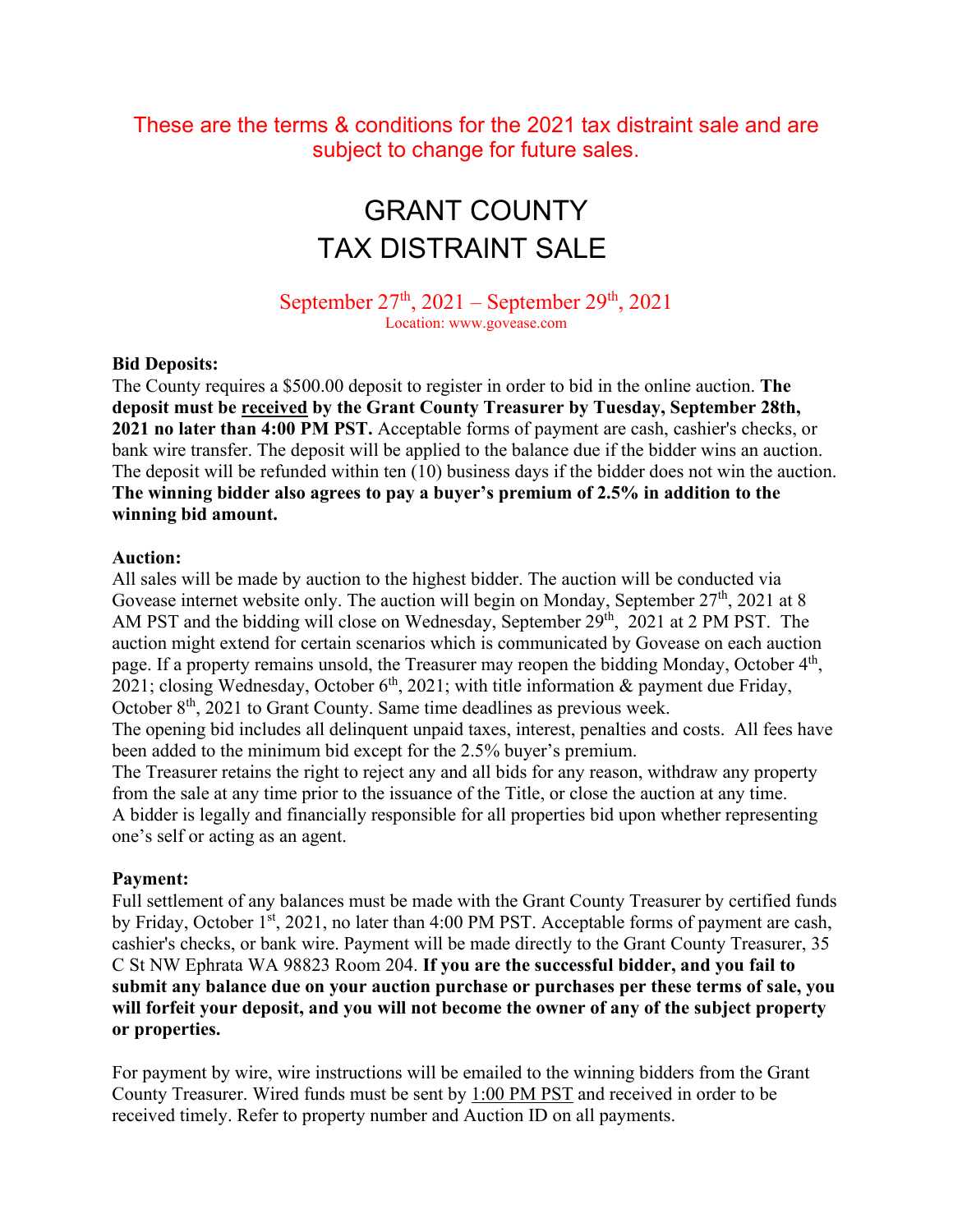The County is not liable for the failure of any device that is not owned, operated, and managed by the county, which prevents a person from participating in any sale. "Device" includes, but is not limited to; computers and other equipment to access internet, hardware, networks, software applications, and web sites.

### **A bid is an irrevocable offer to purchase property**.

The Grant County Treasurer reserves the right to pursue all available legal remedies against a non-paying bidder. Any nonpaying bidder may be banned from future auctions.

No Grant County employee or officer may bid at the sale, nor may such person act as an agent or allow any agent to bid on their behalf.

All fees to complete and file title are included in the minimum bid amount. A title will be issued within thirty days of the close of the auction.

## **Properties are sold "AS IS". Research and Inspect Thoroughly Prior to Bidding**.

Prospective purchasers are urged to examine the location and desirability of the properties available to their own satisfaction prior to the sale. The County Treasurer makes no representation of warranty, nor any guarantee of warranty, either expressed or implied, relative to the usability, location, property lines, topography, physical condition, address, or fitness for any use or purpose.

All properties are offered for sale on a "where is" and "as is" basis without any representation or warranty, expressed or implied. It is the responsibility of the purchaser to do their own research as to whether the property may be subject to liens, encumbrances, or restrictions and whether the property is suitable for their intended use. The properties may not be buildable lots. The Treasurer is not responsible for surveying, identifying or locating property boundaries for buyers.

The Treasurer's Office makes no guarantee, expressed or implied, relative to the title, location or condition of the properties for sale, which include whether a parcel is contaminated with hazardous, toxic, or contamination of any kind from any source, or whether parcels are subject to restrictions based on sensitive areas ordinances, applicable land use laws, or regulations. Bidders are further advised that certain properties may be subject to easements or use restrictions set forth in Covenants, Rights and Restrictions of certain Plats, as well as in zoning and other land use controls. Certain parcels may be designated as "Open Areas", "Common Space", "Common Areas", "Drainage", "Private Roadway", or other similar designations, and are subject to restrictions, which may include, but not limited to, prohibitions on placing improvements on such parcels. It is the buyer's responsibility to make a determination whether the property is restricted in any manner.

Photographs (if attached) of an asset are for general representation purposes only. Grant County will not assume any liability for alleged loss or damages which may result from the purchase of property relied upon via photograph.